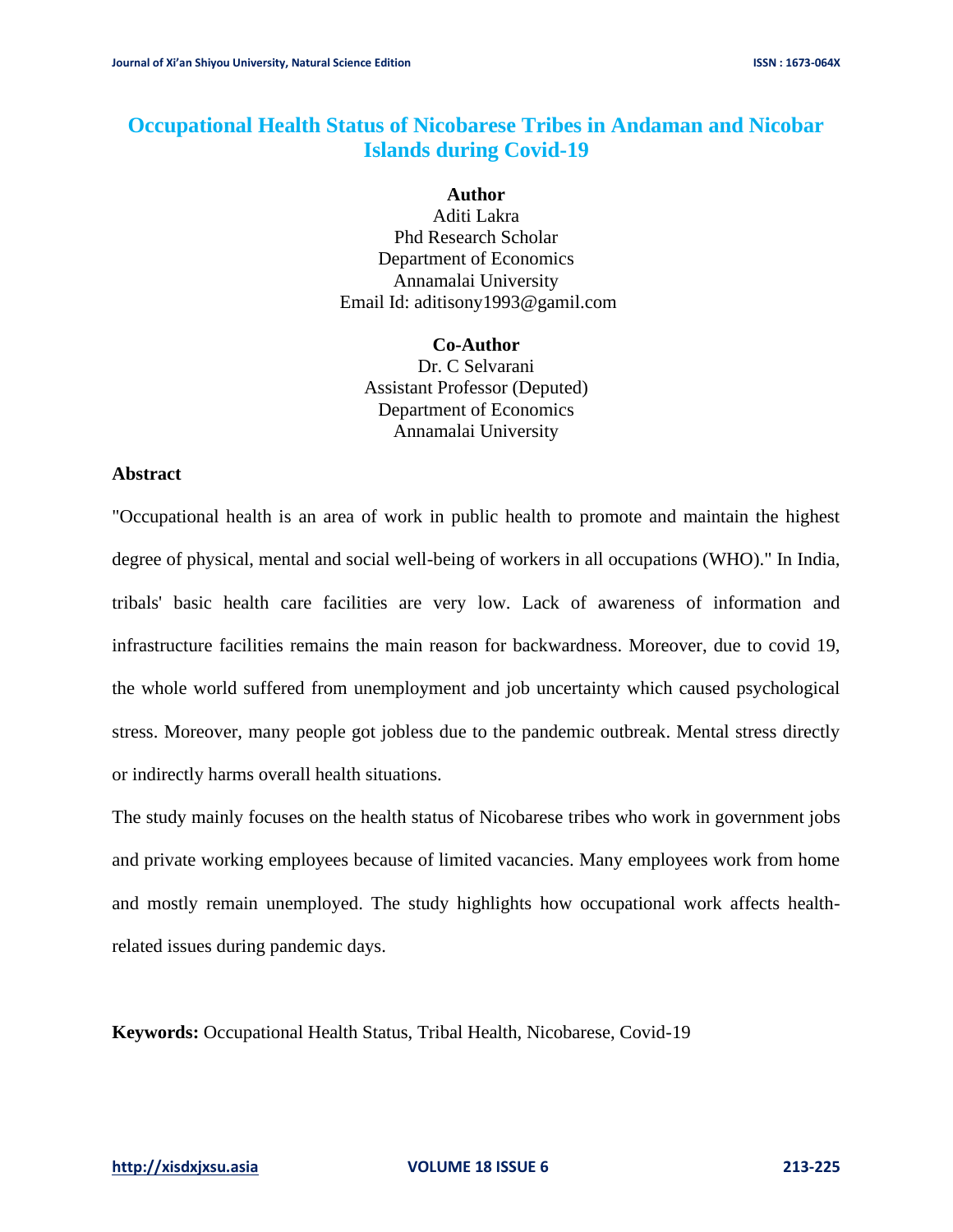# **Introduction**

"Occupational health is an area of work in public health to promote and maintain the highest degree of physical, mental and social well- being of workers in all occupations (WHO)." Due to the Covid -19 the whole world suffered from unemployment and job uncertainty which cause psychological stress. Many of the people got jobless due to the pandemic outbreak. Mental stress directly or indirectly harms overall health situations. In India the basic health care facilities of tribals are basically very low. Lack of awareness, information and infrastructure facilities remain the main reason for backwardness. The UN ministry of home affairs has classified 75 indigenous groups of Particularly Vulnerable Tribals Group (PVTG's) as the highest number of tribals found in Orissa. The Andaman Adim Janjati Vikas Samiti (AAJVS) is a registered society that monitors the protection and welfare of (PVTG's). An Integrated Tribal Development Agencies (ITDA) is taking care and welfare of Nicobarese tribes. According to the six scheduled tribes in union territory of Andaman and Nicobar Islands except the Nicobarese tribes the rest of the tribes Great Andamanese, Jarwas, Onge, Shompens and Sentinelese are categorized in (PVTG's) who has been isolated in various islands. Nicobarese tribes are now civilized and work in various departments of government jobs. They work hard and maintain their good state of living. Though the population of these tribes of 27686 ( 96.97%) and 5896 (20.60%) are out of the Nicobar islands due to unavailability of jobs many youth have migrated to Port blair capital of A&N Islands to earn their better livelihood. Here the study is based on the empirical study which focuses on the Nicobarese tribes of A&N islands and their occupational health problems during covid -19 pandemic the govt and private employees who worked from home and contrast who remained unemployed.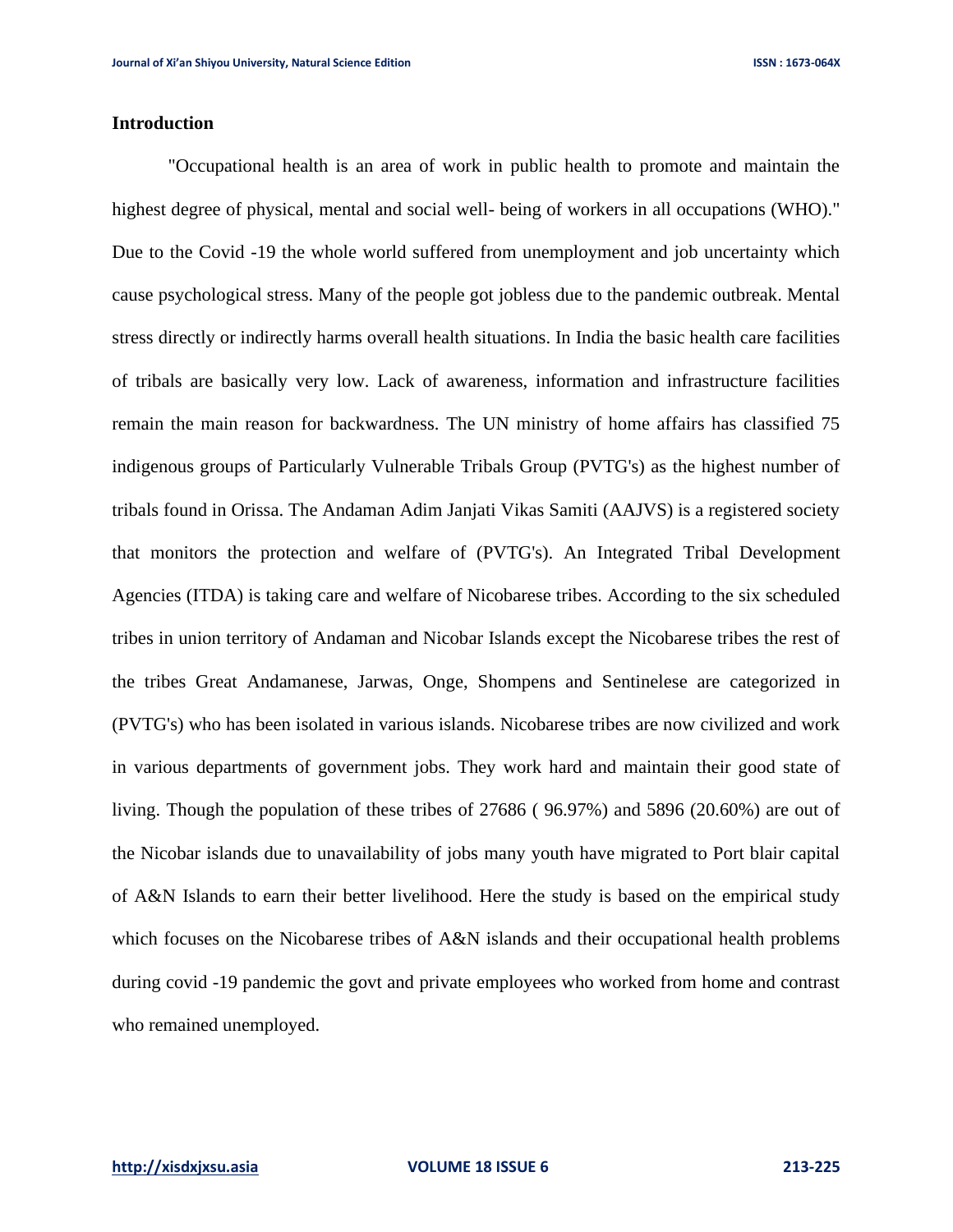# **Statement of the problem**

Covid -19 crises have radically changed the way of doing work in office and at home. Here the employees suffer more stress and burden because of the heavy workload given to them. The Nicobarese tribes mostly work as govt employees and also work in private institutions. The government servant gets less burden of work compared to the private job workers. On the other hand the migrant workers working in shops, restaurants, hotels etc. who remained unemployed went back to their native i.e., Nicobar Islands which are highly remote areas where no private job facilities are available. Mostly they suffered from more mental stress, domestic violence, due to impecuniousness. The workers had to do all their household chores and take care of their family and children. Sometimes they get interrupted and disturbed which later cause an effect on their work.

#### **Research question**

- 1. How does the covid 19 impact the socio- economic and behavioral change in the lifestyle?
- 2. What kind of occupational health problems are faced by respondents?

#### **Past reviews**

**1. Lode Goddens, Joroen Luyton (2020)** has studied the challenges and opportunities for occupational health and safety after the covid- 19 lockdown. The second wave can create safe employment and attractive ways for working the can reduce the health impact of recession. Due to the lockdown crises and economic recession which can become a bad situation for the workers of losing jobs and work from home which can create a higher risk. At end the policy level on the valuable insights may be complex in the relationship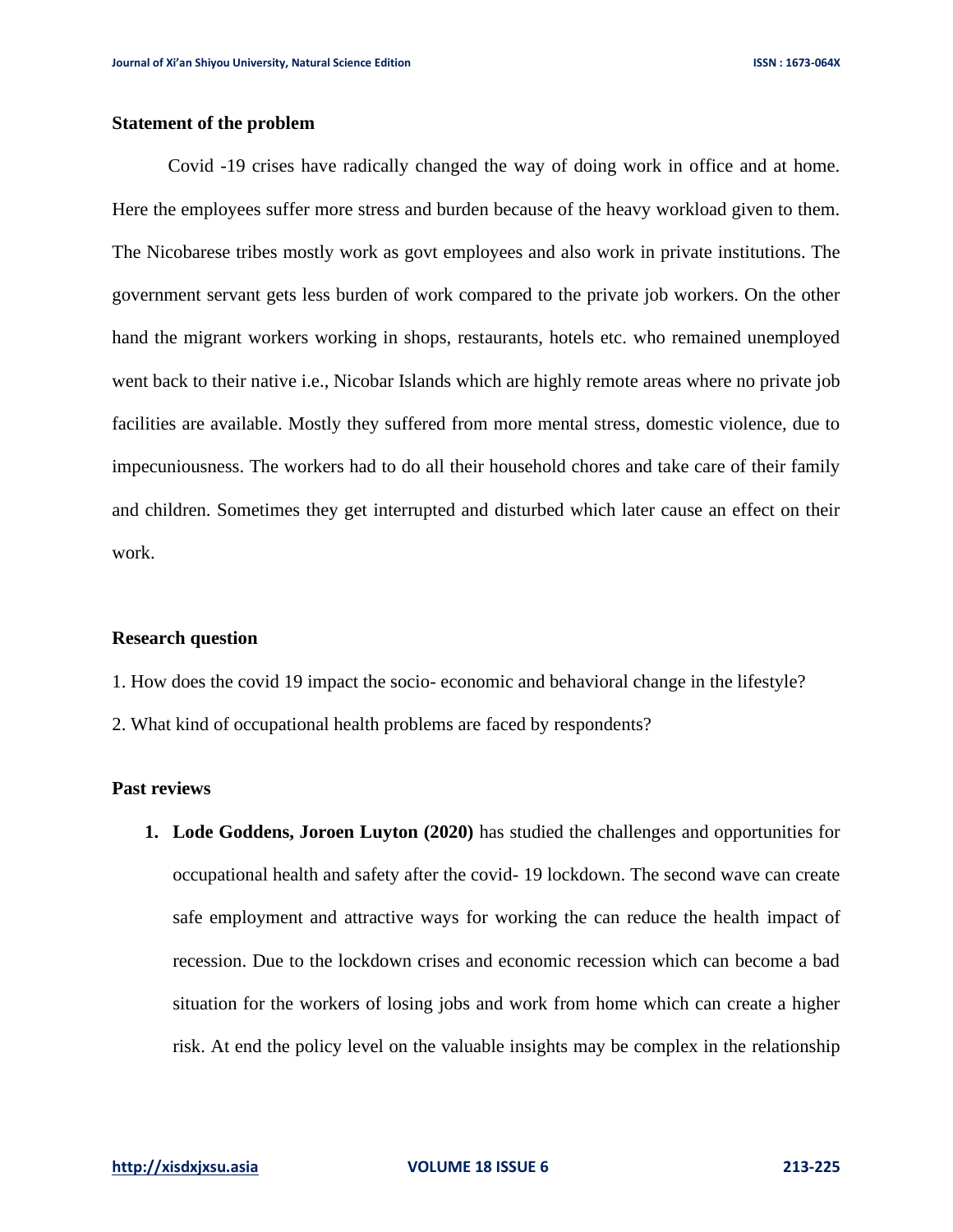between work and health into workable action. In this way it can reduce the toll of an approaching recession.

- 2. **WHO Interim Guidelines (2020)** has reviewed occupational health and safety for the workers to carry out the duties, rights and responsibilities for health. It has shown how SARS - COV -2 has affected the health workers occupation like Violence, harassment, stigma , workload where Personal Protective Equipments (PPE) measures tries to protect occupational health and safety of the workers .
- 3. **Diane Godeau et.al., (2021)** has highlight the importance of disabilities and occupational health among the outbreak changes in the world. The socio– economic factor, psychological effects and occupation which has become the highest risk contamination to modify return - to work approach. The cohort study was taken for working age men. The SARS -COV-2 pandemic creates new challenges for occupational health in shifting attention and working during Covid.

#### **Research Gap**

Previous studies have mostly focused on the non- tribals of the other countries and the states of India. The articles which have been published are very limited in numbers. None of the studies have been carried out among the tribals of Andaman and Nicobar Islands related to the researchers study area.

### **Significance of the study**

The study mainly focuses on the health status of Nicobarese tribes who worked in government Jobs as well as private working employees working from home and some remained unemployed It throws light on how occupational work affects their health related issues during pandemic days.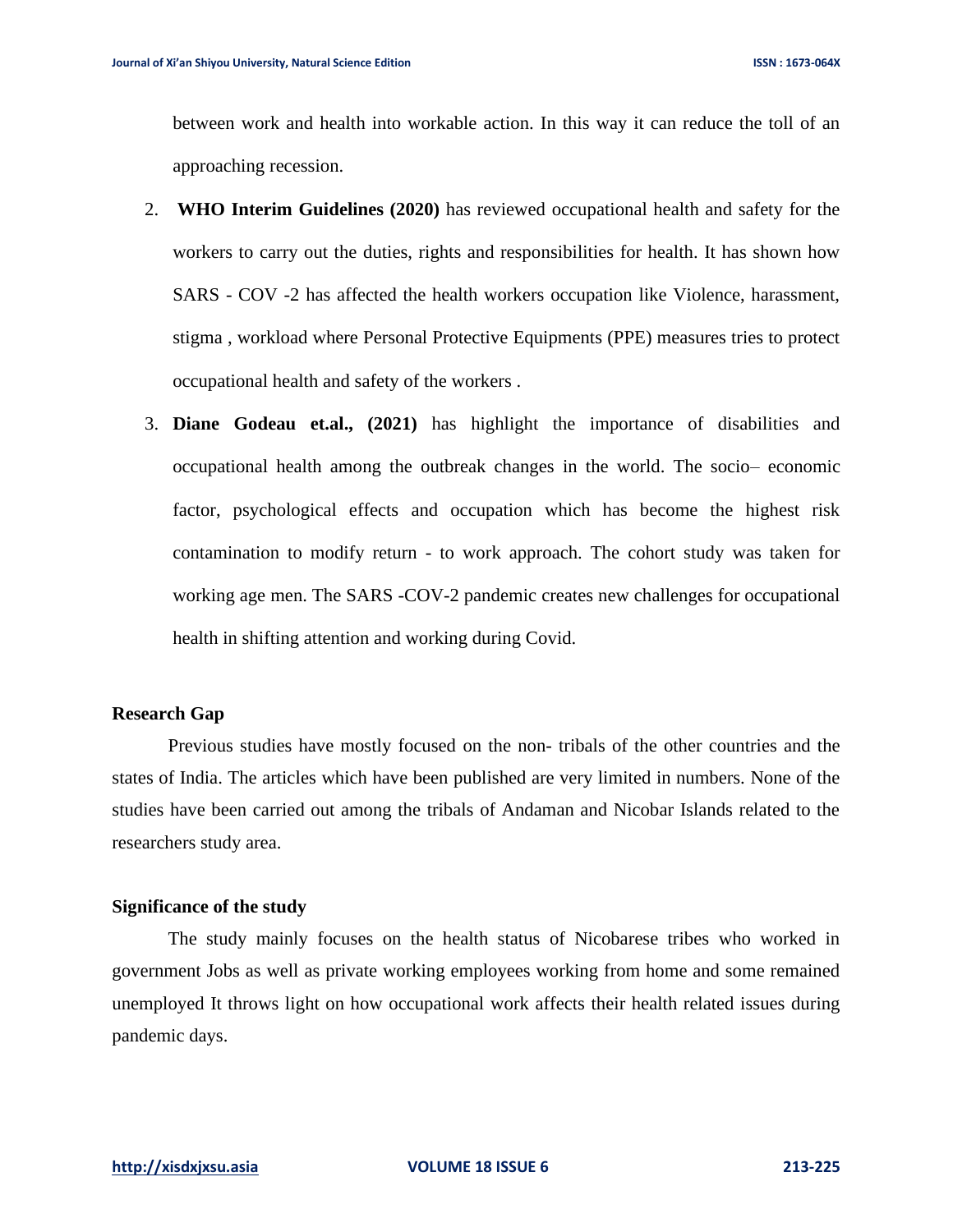### **Objectives**

- 1. To study the socio- economic background of the tribes.
- 2. To identify occupational health related problems.
- 3. To provide suggestive measures.

#### **Methodology**

The data is based on both the primary and secondary sources. The data has been collected in the google form in a structured interview schedule from the 30 respondents of Nicobarese tribes, those who work in govt sector, private sector, and unemployed staff and workers related to their occupational health issues. The secondary data were gathered from articles, books, publication journals and Google sites.

### **Study area**

The study has been conducted from Andaman and Nicobar Islands capital of Port Blair from South Andaman district among the Nicobarese tribes. The age composition of the individual is 25-55 years and above. The study was done from (April 24- 30 June 2021) pandemic period.

### **Interpretation and analyses**

|  | Table 1: Gender |
|--|-----------------|
|  |                 |

| Gender | <b>Frequency</b> | Percent | <b>Valid</b> | <b>Cumulative</b> |
|--------|------------------|---------|--------------|-------------------|
|        |                  |         | Percent      | Percent           |
| Male   | 17               | 56.7    | 56.7         | 56.7              |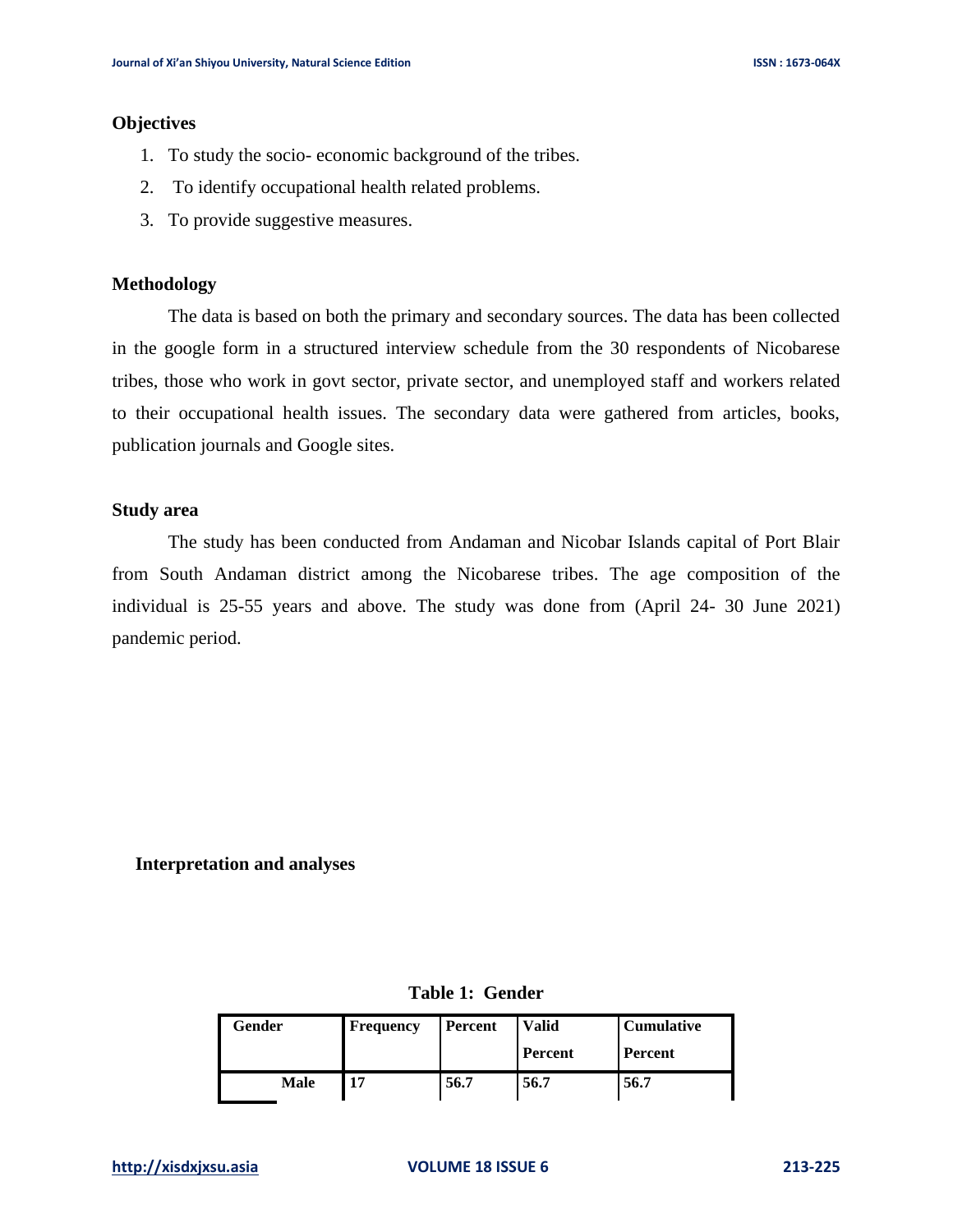| female       | $\vert$ 13 | 43.3         | 43.3  | <b>100.0</b> |
|--------------|------------|--------------|-------|--------------|
| <b>Total</b> | <b>130</b> | <b>100.0</b> | 100.0 |              |

**Table 1**: The above table shows that the male contribution is more which is 56.7 percentile as compare to the female which is 43.3 percentile.

| Age           | <b>Frequency</b> | Percent | <b>Valid</b><br>Percent | <b>Cumulative</b><br>Percent |
|---------------|------------------|---------|-------------------------|------------------------------|
| $25-35$ years | 8                | 26.7    | 26.7                    | 26.7                         |
| 36-45 years   | 10               | 33.3    | 33.3                    | 60.0                         |
| 46-55 years   | 10               | 33.3    | 33.3                    | 93.3                         |
| 56years&above | $\mathbf{2}$     | 6.7     | 6.7                     | 100.0                        |
| <b>Total</b>  | 30               | 100.0   | 100.0                   |                              |

 **Table 2: Age Composition** 

**Table 2**: The above table shows the age contribution of the respondents whose age among 25-35 years were 26.7 percentile , 36-45 years and 45-55 years has the same age structure with 33.3 percentile which is the highest among all age group. 25-35 years has 26.7 percentile and 55 years and above with 6.7 percentile were which contributed the least in all age groups.

**Table 3:Marital status**

| <b>Marital status</b> | <b>Frequency</b> | Percent     | <b>Valid</b>   | <b>Cumulative</b> |
|-----------------------|------------------|-------------|----------------|-------------------|
|                       |                  |             | <b>Percent</b> | Percent           |
| <b>Married</b>        | 16               | 53.3        | 53.3           | 53.3              |
| <b>Unmarried</b>      | 11               | 36.7        | 36.7           | 90.0              |
| <b>Single parent</b>  | 3                | <b>10.0</b> | <b>10.0</b>    | 100.0             |
| <b>Total</b>          | 30               | 100.0       | 100.0          |                   |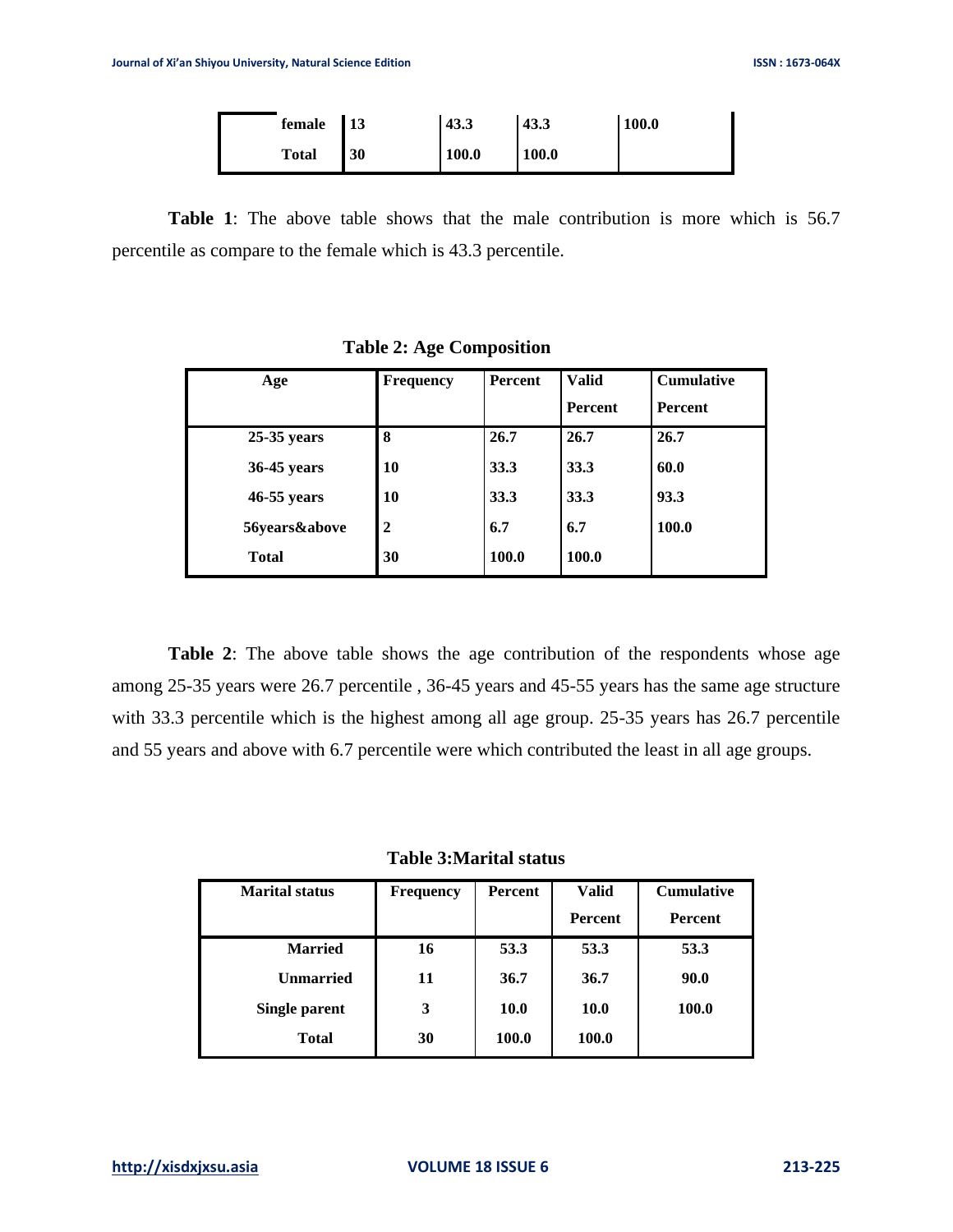**Table 3:** The above table shows the marital status contribution of married are highest with 53.3 percentile and secondly leads to the unmarried with 36.7 percentile and the least contributed to the single parents comprises with 10 percentile.

|                   | <b>Frequency</b> | <b>Percent</b> | <b>Valid Percent</b> | <b>Cumulative</b><br><b>Percent</b> |
|-------------------|------------------|----------------|----------------------|-------------------------------------|
| <b>Illiterate</b> | $\mathbf{2}$     | 6.7            | 6.7                  | 6.7                                 |
| Primary           | 4                | 13.3           | 13.3                 | 20.0                                |
| <b>Secondary</b>  | 10               | 33.3           | 33.3                 | 53.3                                |
| Graduate          | 5                | 16.7           | 16.7                 | 70.0                                |
| Post graduate     | 8                | 26.7           | 26.7                 | 96.7                                |
| ph D              | 1                | 3.3            | 3.3                  | 100.0                               |
| <b>Total</b>      | 30               | 100.0          | 100.0                |                                     |

**Table 4: Educational status**

**Table 4:** The above table shows educational status of the respondents was the illiterate contributes 6.7 percentile, Primary education comes up with 13.3 percentile taking to the secondary education 33.3 percentile which was the highest among the respondents. The graduate was only in 16.7 percentile. Coming up with post graduate they were in 26.7 percentile and lastly with PhD degree there was only 1 respondent with the highest degree with 3.3 percentile.

 **Table 5: Family members**

| <b>Family members</b> | <b>Frequency</b> | <b>Percent</b> | <b>Valid Percent</b> | <b>Cumulative</b> |
|-----------------------|------------------|----------------|----------------------|-------------------|
|                       |                  |                |                      | Percent           |
| 1-3 members           | 3                | 10.0           | 10.0                 | 10.0              |
| 4-6members            | 16               | 53.3           | 53.3                 | 63.3              |
| 7-9members            | 11               | 36.7           | 36.7                 | 100.0             |
| <b>Total</b>          | 30               | 100.0          | 100.0                |                   |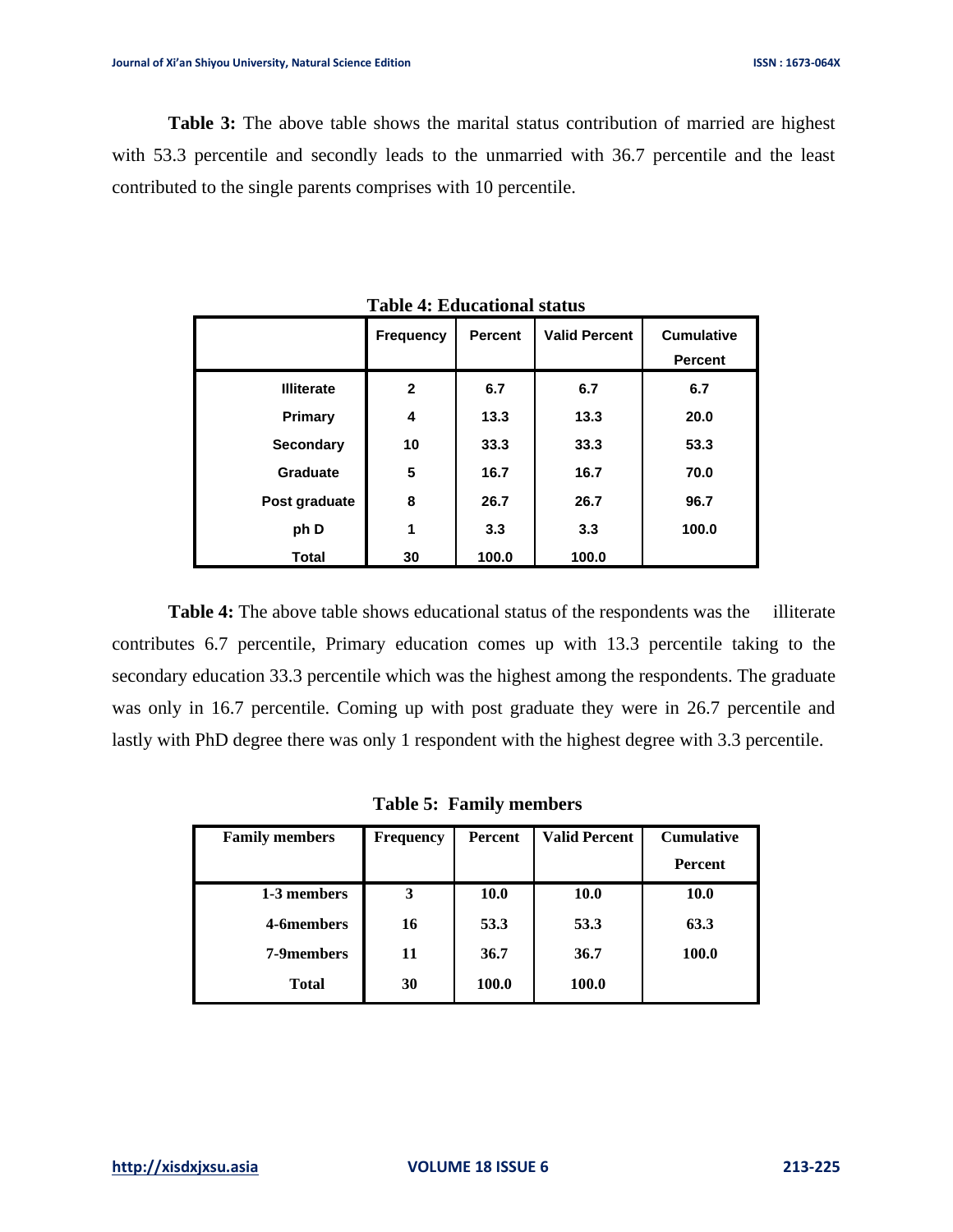**Table 5:** The above table shows the family members with 1-3 persons in a household was 10 percentile that were least in this family .4-6 members in the family were the highest with 53.3 percentile. Next, comes up with the 7-9 members with 36.7 percentile in the respondents family.

**Table 6: Working Position**

| <b>Working position</b>          | Frequency | Percent | <b>Valid Percent</b> | <b>Cumulative Percent</b> |
|----------------------------------|-----------|---------|----------------------|---------------------------|
| <b>Government Staff Employee</b> |           | 46.7    | 46.7                 | 46.7                      |
| <b>Private Staff Employee</b>    | 16        | 53.3    | 53.3                 | 100.0                     |
| Total                            | 30        | 100.0   | 100.0                |                           |

**Table 6**: The above table shows that the government employees contributed 46.7 percentile and private employees contributed 53.3 percentile which is the highest in work position.

| <b>Salary distribution</b>   | <b>Frequency</b>        | Percent | <b>Valid</b>   | <b>Cumulative</b> |
|------------------------------|-------------------------|---------|----------------|-------------------|
|                              |                         |         | <b>Percent</b> | <b>Percent</b>    |
| <b>Based on working days</b> | $\mathbf{2}$            | 6.7     | 6.7            | 6.7               |
| <b>Full salary paid</b>      | 17                      | 56.7    | 56.7           | 63.3              |
| Half salary paid             | $\overline{\mathbf{4}}$ | 13.3    | 13.3           | 76.7              |
| <b>Unemployed</b>            | 7                       | 23.3    | 23.3           | 100.0             |
| <b>Total</b>                 | 30                      | 100.0   | 100.0          |                   |

 **Table 7: Salary distribution**

**Table 7:** The above table shows that the salary paid among the working days is 6.7 percentile which is least among the respondents. The full salary is paid to the govt employees which is 56.7 percentile. Half salary is paid to the employees with 13.3 percentile who are engaged in private jobs. And the unemployed workers whose share is 23.3 percentile works in shops, restaurants, hotels etc.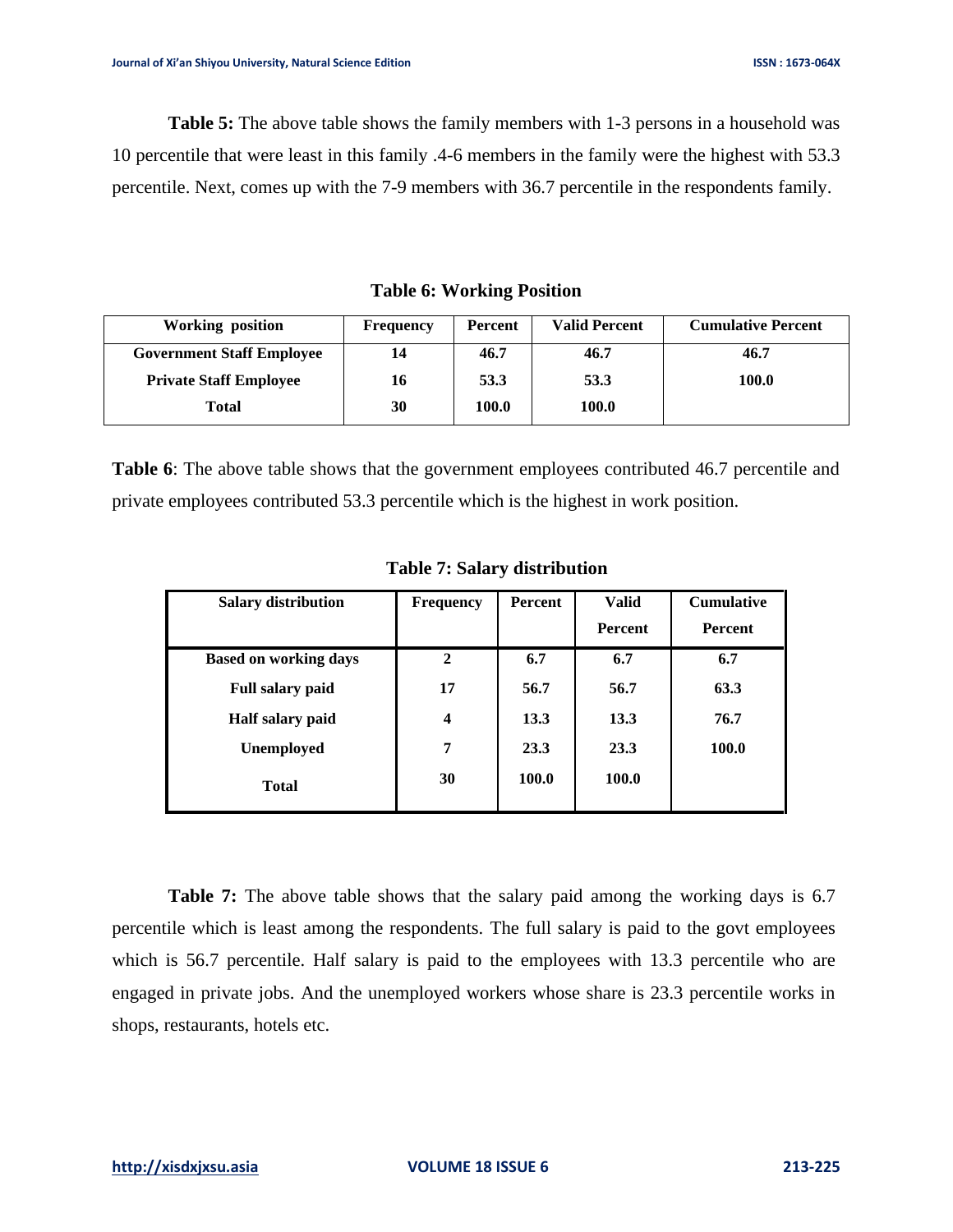| <b>Monthly income</b> | <b>Frequency</b> | <b>Percent</b> | <b>Valid</b>   | <b>Cumulative</b> |
|-----------------------|------------------|----------------|----------------|-------------------|
|                       |                  |                | <b>Percent</b> | Percent           |
| less than 10000       | 1                | 3.3            | 4.3            | 4.3               |
| 11000-20000           | 4                | 13.3           | 17.4           | 21.7              |
| 21000-30000           | $\mathbf{1}$     | 3.3            | 4.3            | 26.1              |
| 31000-40000           | 9                | 30.0           | 39.1           | 65.2              |
| 41000 -50000          | 8                | 26.7           | 34.8           | 100.0             |
| 51000-60000           | 23               | 76.7           | 100.0          |                   |
| 61000& above          | 7                | 23.3           |                |                   |
|                       |                  |                |                |                   |
| <b>Total</b>          | 30               | 100.0          |                |                   |

# **Table 8: monthly income**

**Table 8:** The above table shows that based on monthly income less than 10000 and 21000-30000 were 4.3 percentile among respondents whose earning were least. Contrary, 11000- 20000 income earns among the respondents were 17.4 percentile. The 11000 -20000 income earns among the respondents 17.4 percentile where 31000-40000 earns 39.1 percentile. 41000- 50000 respondents earn monthly income as 26.7 percentile. The highest contribution is given to the respondents whose earning 51000-60000 were 76.7 percentile and lastly 61000 and above earns the 23.3 percentile.

| <b>Occupational health symptoms</b> | <b>Frequency</b>        | Percent     | <b>Valid</b> | <b>Cumulative</b> |
|-------------------------------------|-------------------------|-------------|--------------|-------------------|
|                                     |                         |             | Percent      | <b>Percent</b>    |
| <b>Anxiety/irritation</b>           | $\mathbf{2}$            | 6.7         | 8.7          | 8.7               |
| neck pain/ back pain                | 7                       | 23.3        | 30.4         | 21.7              |
| Sprain problems                     | 3                       | <b>10.0</b> | 13.0         | 34.8              |
| Sleepless night/ stress             | $\overline{\mathbf{4}}$ | 13.3        | 17.4         | 52.2              |
| <b>Other factors</b>                | 4                       | 13.3        | 17.4         | 69.6              |
| None of the above                   | 3                       | <b>10.0</b> | 13.0         | 100.0             |
|                                     | 23                      | 76.7        | 100.0        |                   |
|                                     | 7                       | 23.3        |              |                   |
| <b>Total</b>                        | 30                      | 100.0       |              |                   |

 **Table 9: Occupational health symptoms**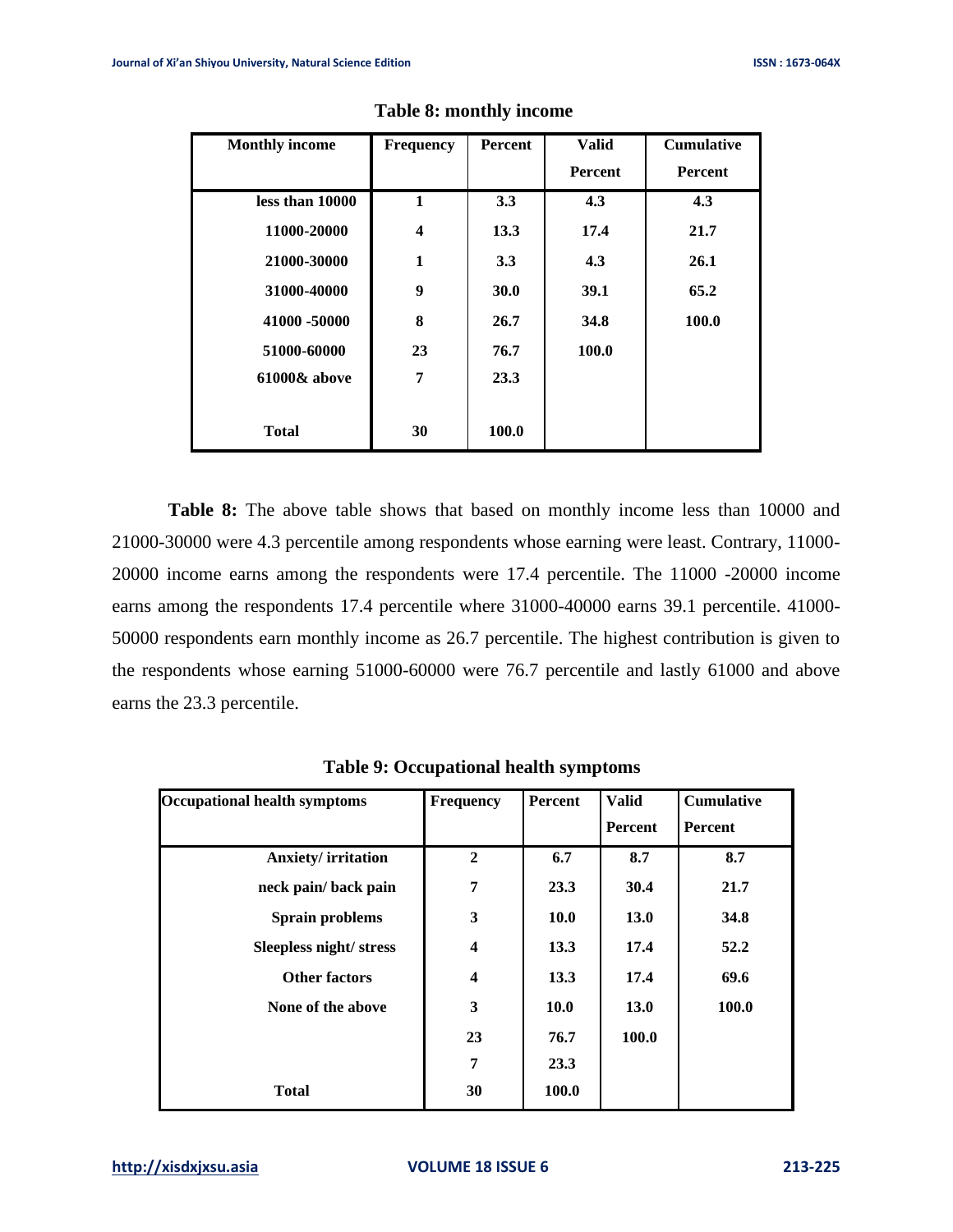**Table 9:** The above table shows that due to the occupational heath symptoms among the respondents were 8.7 percentile respondents suffer from anxiety and irritation which is least. The respondents with 13 percentile suffer from neck pain, back pain and also suffer from sprain problems. 30.4 percentile suffers from sleepless night and stress and also the other factors involved 17.4 percentile 13 percentile doesn't suffer from any kind of problems.

| <b>Unemployed problem faced</b> | <b>Frequency</b> | <b>Percent</b> | <b>Valid</b> | <b>Cumulative</b> |
|---------------------------------|------------------|----------------|--------------|-------------------|
|                                 |                  |                | Percent      | Percent           |
| No alternative jobs             | $\mathbf{2}$     | 6.7            | 28.6         | 28.6              |
| <b>Financial crises</b>         | $\boldsymbol{2}$ | 6.7            | 28.6         | 57.1              |
| <b>Unaffordable to Purchase</b> | 1                | 3.3            | 14.3         | 71.4              |
| of necessary goods              |                  |                |              |                   |
| <b>Price inflation</b>          | $\mathbf{1}$     | 3.3            | 14.3         | 85.7              |
| <b>Other factors</b>            | 1                | 3.3            | 14.3         | 100.0             |
| <b>Total</b>                    | 7                | 23.3           | 100.0        |                   |
|                                 | 23               | 76.7           |              |                   |
| Total                           | 30               | 100.0          |              |                   |

 **Table 10: If unemployed mention the problem faced**

**Table 10:** The above table shows that the unemployed persons they suffered a lot during the pandemic outbreaks 28.6 percentile suffers from the no alternative jobs and financial crises. 14.3 percentile were unable to purchase necessary goods, they mostly suffer from price inflation and other factors which remain 14.3 which was least in percentile.

# **Findings**

 $\triangleright$  Relating to the gender composition male contribution is more than females which is 56.7 percentile.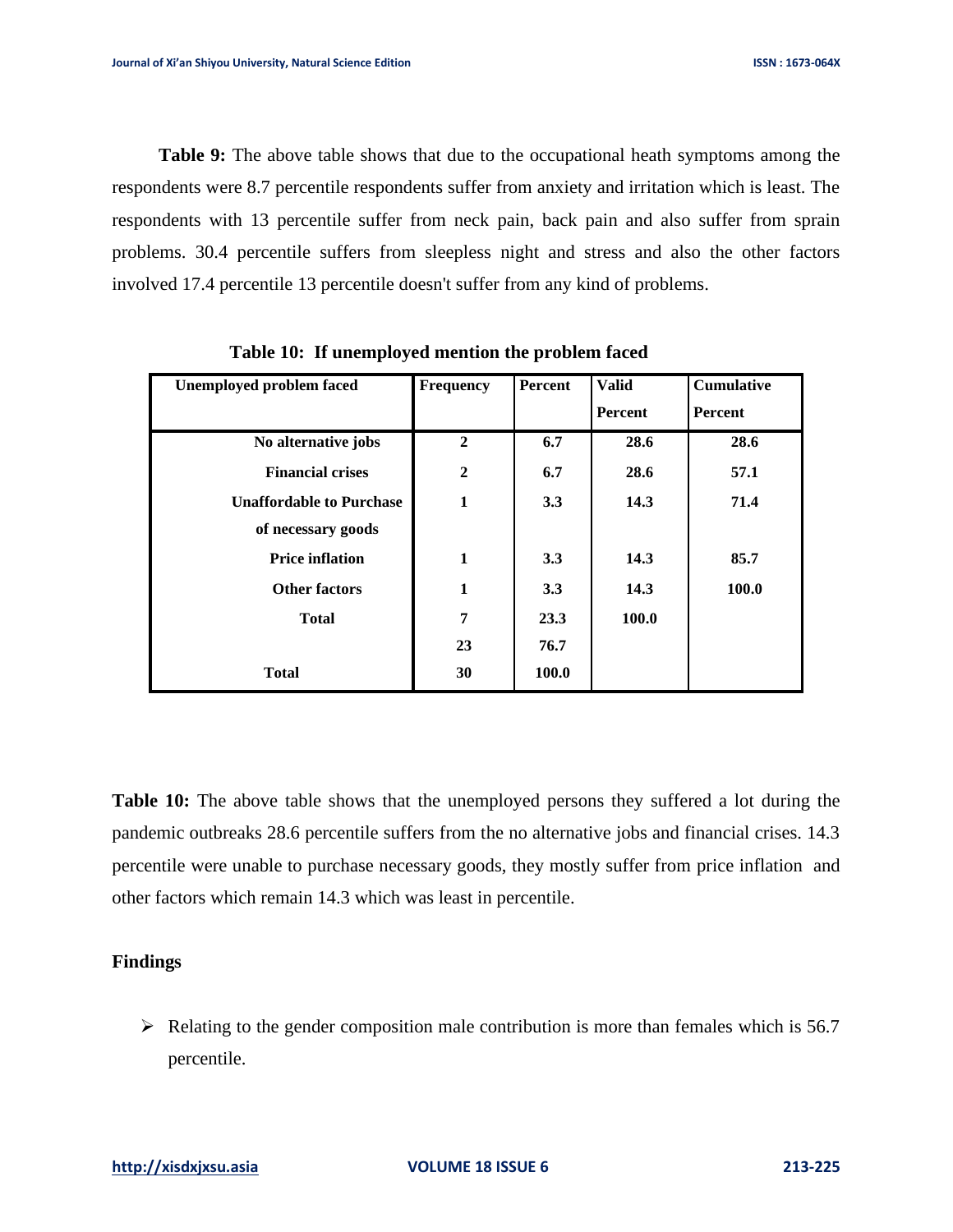- $\triangleright$  According to the marriage composition married respondent are more which has 53.3 percentile.
- ➢ Taking to the age composition were 36-45 years and 46-55 years has the same 33.3 percentile.
- $\triangleright$  Taking to the educational status the secondary education among respondents which is highest 33.3 percentile who works as private workers in hotels , restaurants , shops etc.
- $\triangleright$  Taking to the members of the household 4-6 persons are common in every family which has contributed 53.3 percentile.
- $\triangleright$  Relating to the working position of the employees private employees are more than government employees which contributed 53.3 percentile.
- $\triangleright$  According to the salary distribution the full paid employees are more with 56.7 percentile those belongs to the government employees.
- $\triangleright$  Relating to the monthly income 76.7 percentile of the government respondents earns 51000- 60000 salaries.
- ➢ Consonance to the occupational health symptoms the respondents mostly suffer from back pain and neck pain which is highest among the respondents 30.4 percentile.
- $\triangleright$  The respondents who are unemployed mostly suffer from financial crises and because of no alternative jobs has 28.6 percentile which is the highest among all other factors.

# **Limitations**

The study is based on primary data collected from Google docs form due to the Covid -19 Individual surveys could not be possible. The area of the study is limited to the South Andaman District. The composition of age structure was limited to 25- 55 years and above. The research paper is based on working employees of government servants and private company staff working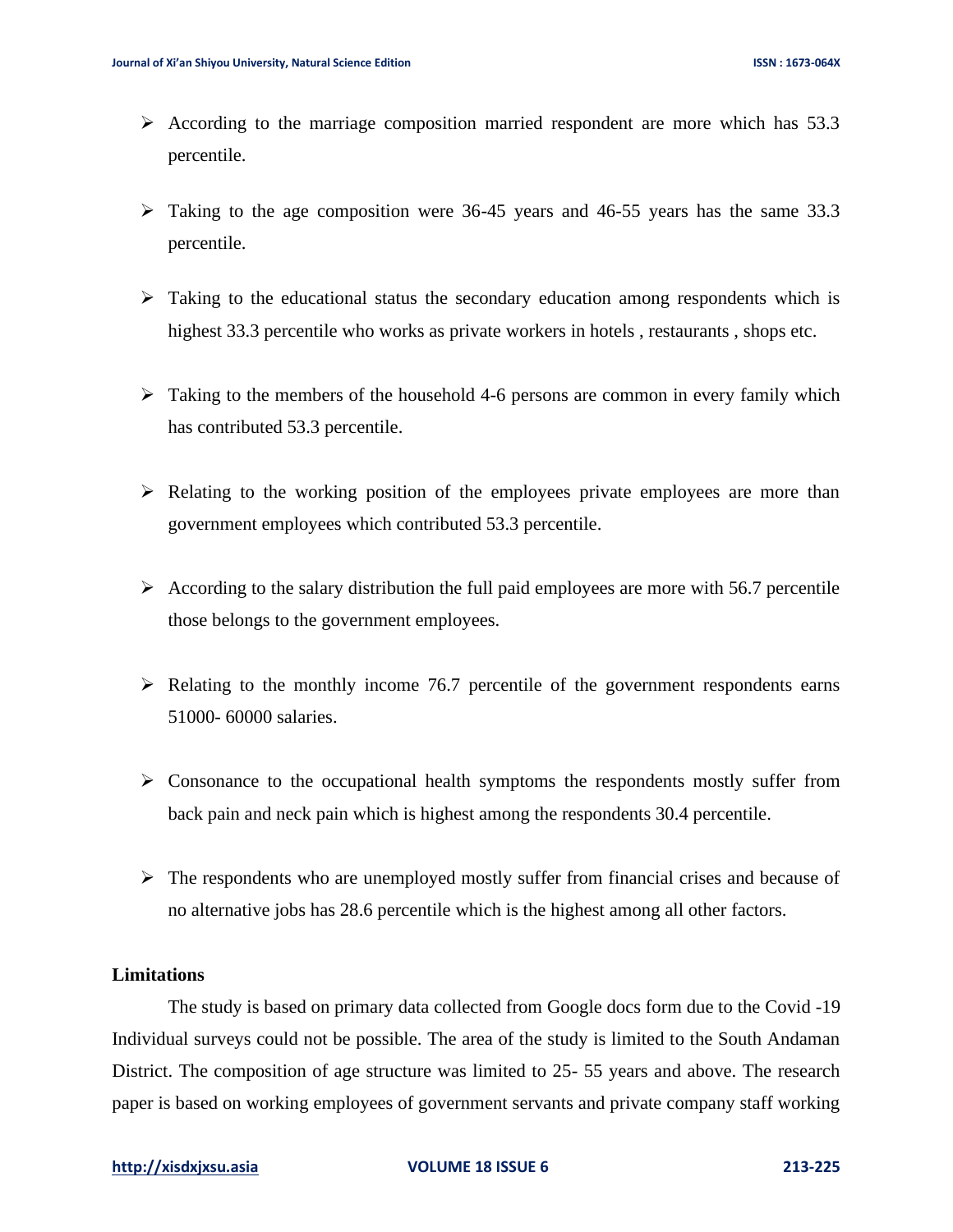from home and unemployed workers who remained out of jobs due to pandemics. Due to the slow net connectivity maximum responses are not able to be achieved.

#### **Conclusion and suggestion**

Nicobarese tribes are civilized in this modern era that work as govt employees and also work in private institute. The government servant gets less burden of work compared to the private job workers. On the other hand the migrant workers who have been migrated from another islands working in shops, restaurants, hotels etc. who remained unemployed went back to their native i.e., Nicobar Islands which are highly remote areas where no private job facilities are available. Mostly they suffered from more mental stress, domestic violence, due to impecuniousness. The workers had to do all their household chores and take care of their family and children. Sometimes they get interrupted and disturbed which later cause an effect on their work. Working from home cause more burden rather than regular workplace. More work loads are given to them which effect their occupational health symptoms like back pain, sprain, body ache etc. This all cause for taking stress and tension where we have to submit all the reports at time.

The tribes who work as period time basis suffer a lot due to the financial crises where they unable to buy the necessity goods its very difficult to run the family though the standard of living in this islands are very high and this tribes mostly like to be remain in joint family. Hence, the govt administration has to be provided various schemes and programmes so that they can be trained and aware of the corona virus prons and cons because this tribes families mostly who are migrated workers remains in remote arears mostly the old age people are uneducated and lives in Villages far away from cities. They have to access the with essential medical services and thermal screening of the tribal people- like masks, soaps, sanitizers, PPE kits should be provided and financial support also must be given to them so that they can lead a healthy life.

# **References**